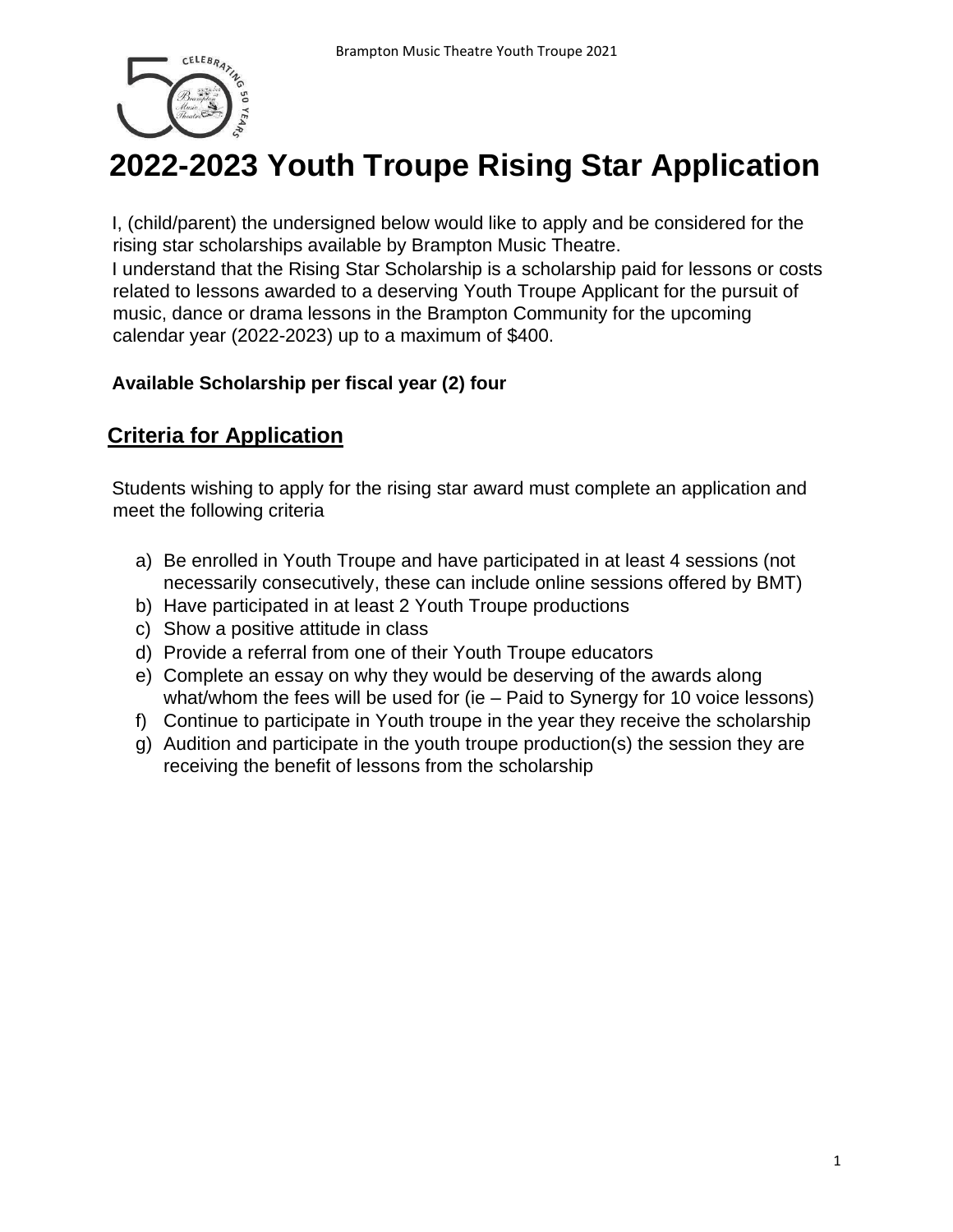

|                     | Application Information: Application Information:            | Date<br><u>Date</u>                                                     |
|---------------------|--------------------------------------------------------------|-------------------------------------------------------------------------|
|                     |                                                              |                                                                         |
|                     |                                                              |                                                                         |
|                     |                                                              |                                                                         |
|                     | Age ___________ Current Youth Troupe Class (Senior 2)_______ |                                                                         |
|                     | Parent First Name ________________ Parent Last Name          |                                                                         |
|                     |                                                              |                                                                         |
|                     | Parent phone # ______________(home/cell)                     |                                                                         |
| session information |                                                              | 1. Please list the years in which you were enrolled in Youth Troupe and |
|                     |                                                              | Fall _______________(insert years) Spring _____________(insert years)   |
|                     | 2. Please list the shows that you participated in.           |                                                                         |
|                     |                                                              |                                                                         |
|                     |                                                              | $4.$ 6.                                                                 |
|                     |                                                              |                                                                         |
|                     |                                                              |                                                                         |
|                     |                                                              |                                                                         |
|                     |                                                              |                                                                         |
|                     |                                                              |                                                                         |
|                     |                                                              |                                                                         |
|                     |                                                              |                                                                         |
|                     |                                                              |                                                                         |
|                     |                                                              |                                                                         |
|                     |                                                              |                                                                         |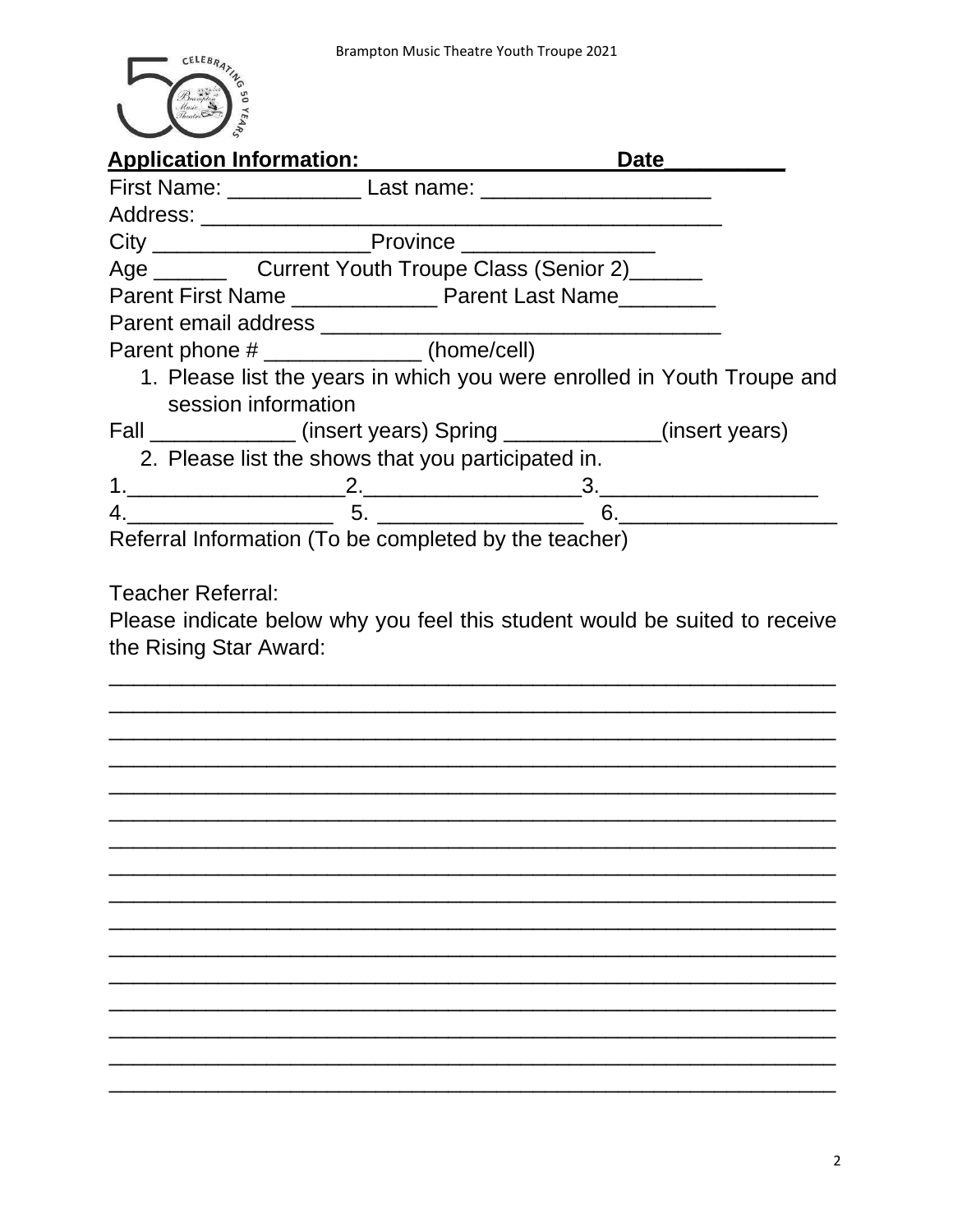|                   | CELEBRATIA              |
|-------------------|-------------------------|
|                   |                         |
|                   | Dram<br>Music<br>Theatr |
|                   |                         |
| <b>CONTRACTOR</b> | <b>MARKET</b>           |

| Student Essay: Complete an essay on why you should be deserving of the awards<br>along with what/whom the scholarship would be paid to/for:<br>(use additional paper if necessary) |  |
|------------------------------------------------------------------------------------------------------------------------------------------------------------------------------------|--|
|                                                                                                                                                                                    |  |
|                                                                                                                                                                                    |  |
|                                                                                                                                                                                    |  |
|                                                                                                                                                                                    |  |
|                                                                                                                                                                                    |  |
|                                                                                                                                                                                    |  |
|                                                                                                                                                                                    |  |
|                                                                                                                                                                                    |  |
|                                                                                                                                                                                    |  |
|                                                                                                                                                                                    |  |
|                                                                                                                                                                                    |  |
|                                                                                                                                                                                    |  |
|                                                                                                                                                                                    |  |
|                                                                                                                                                                                    |  |
|                                                                                                                                                                                    |  |